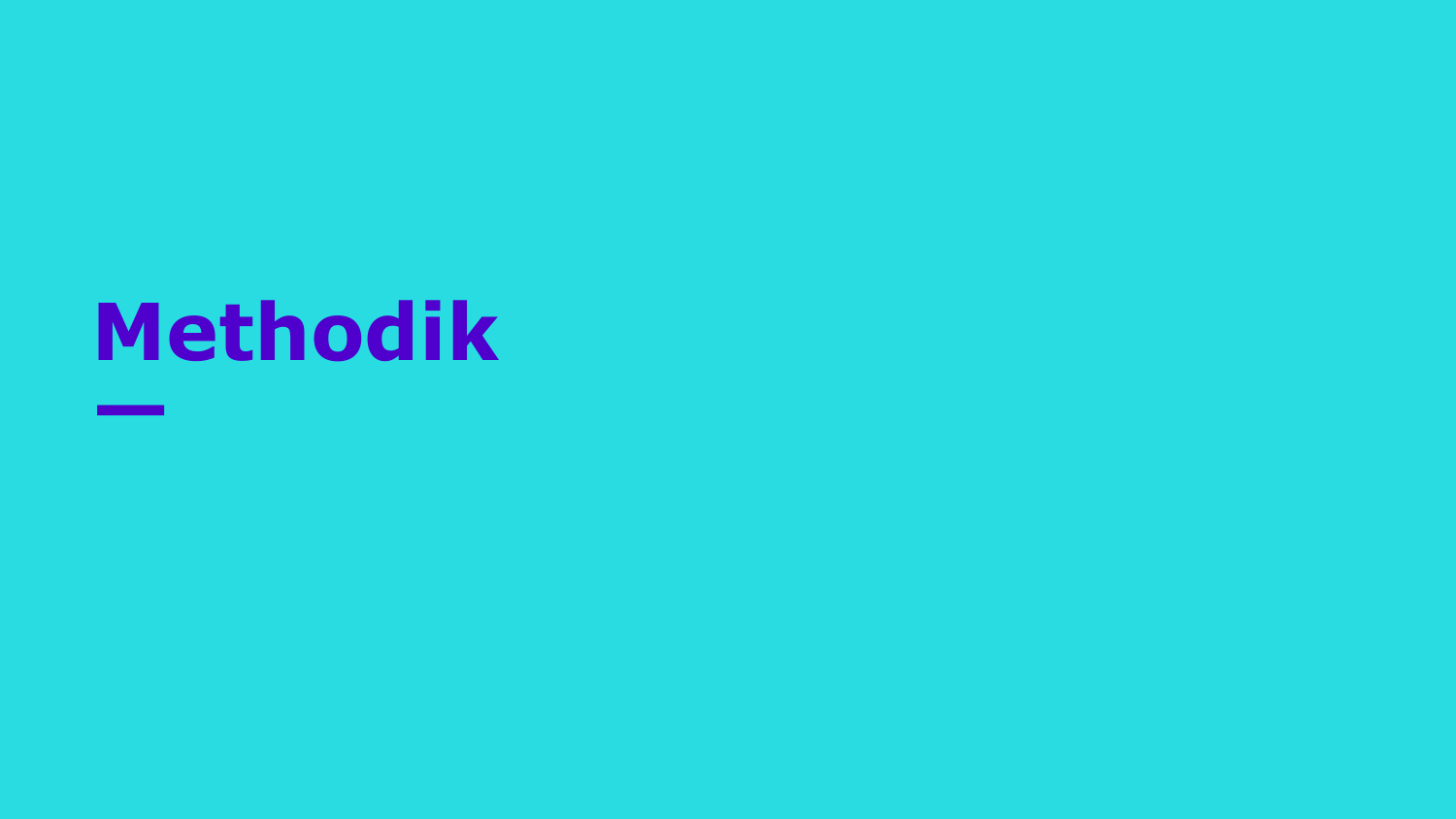Diagnostische Kriterien der typischen (klassischen, idiopathischen) Trigeminusneuralgie

paroxysmal attacks of facial pain lasting from seconds to minutes

pain with all the following characteristics

- distribution along one or more divisions
- sudden, intense, sharp, superficial, severe
- precipitation from trigger areas
- asymptomatic patient between the crisis

attacks are stereotyped in the individual

no neurological deficit, exclusion of other causes

http://www.ihs-klassifikation.de/en/02\_klassifikation/04\_teil3/13.01.00\_facialpain.html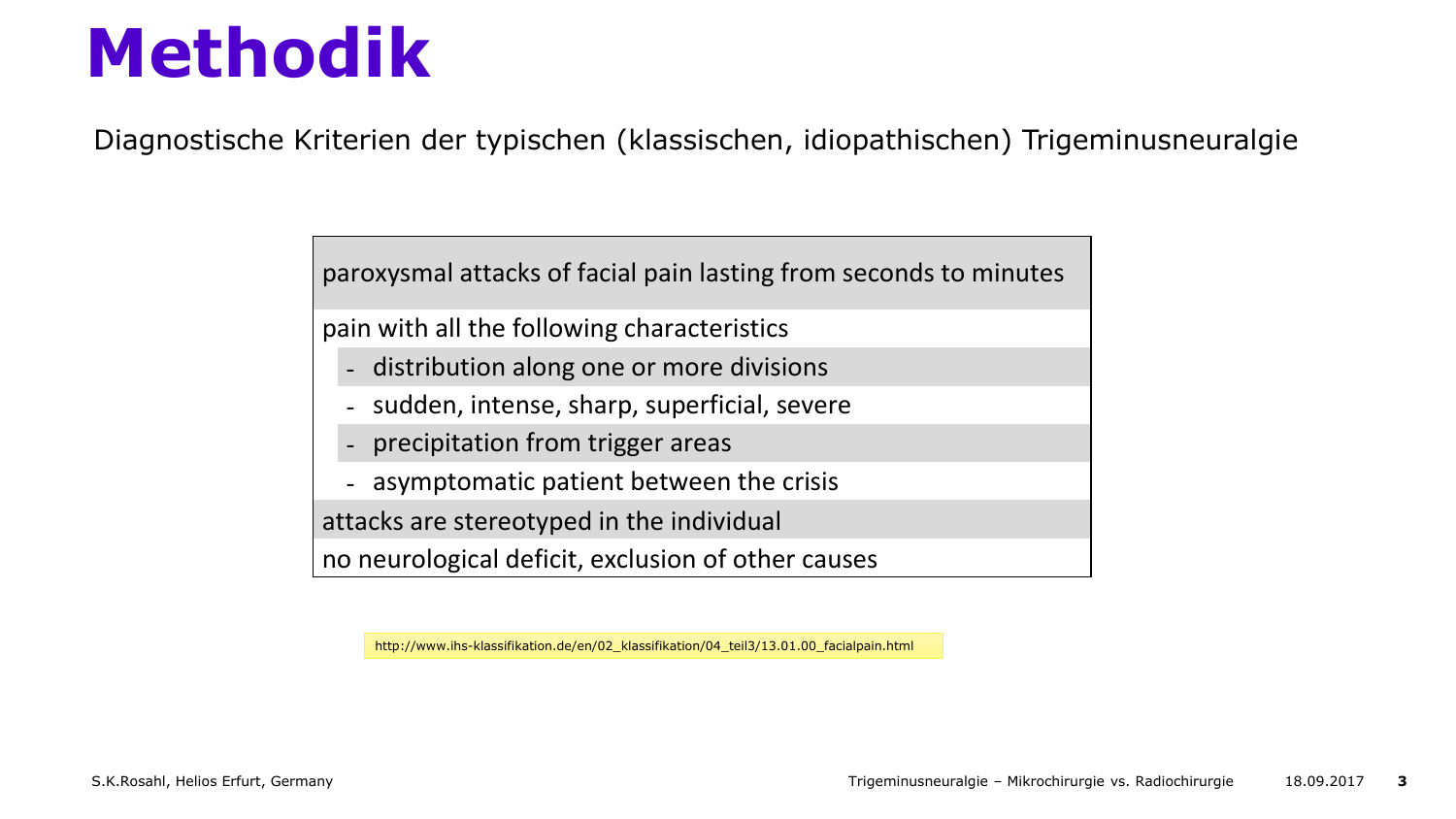Barrow National Institute TN Score



Chen HI1, Lee JY. The measurement of pain in patients with trigeminal neuralgia. Clin Neurosurg. 2010;57:129-33.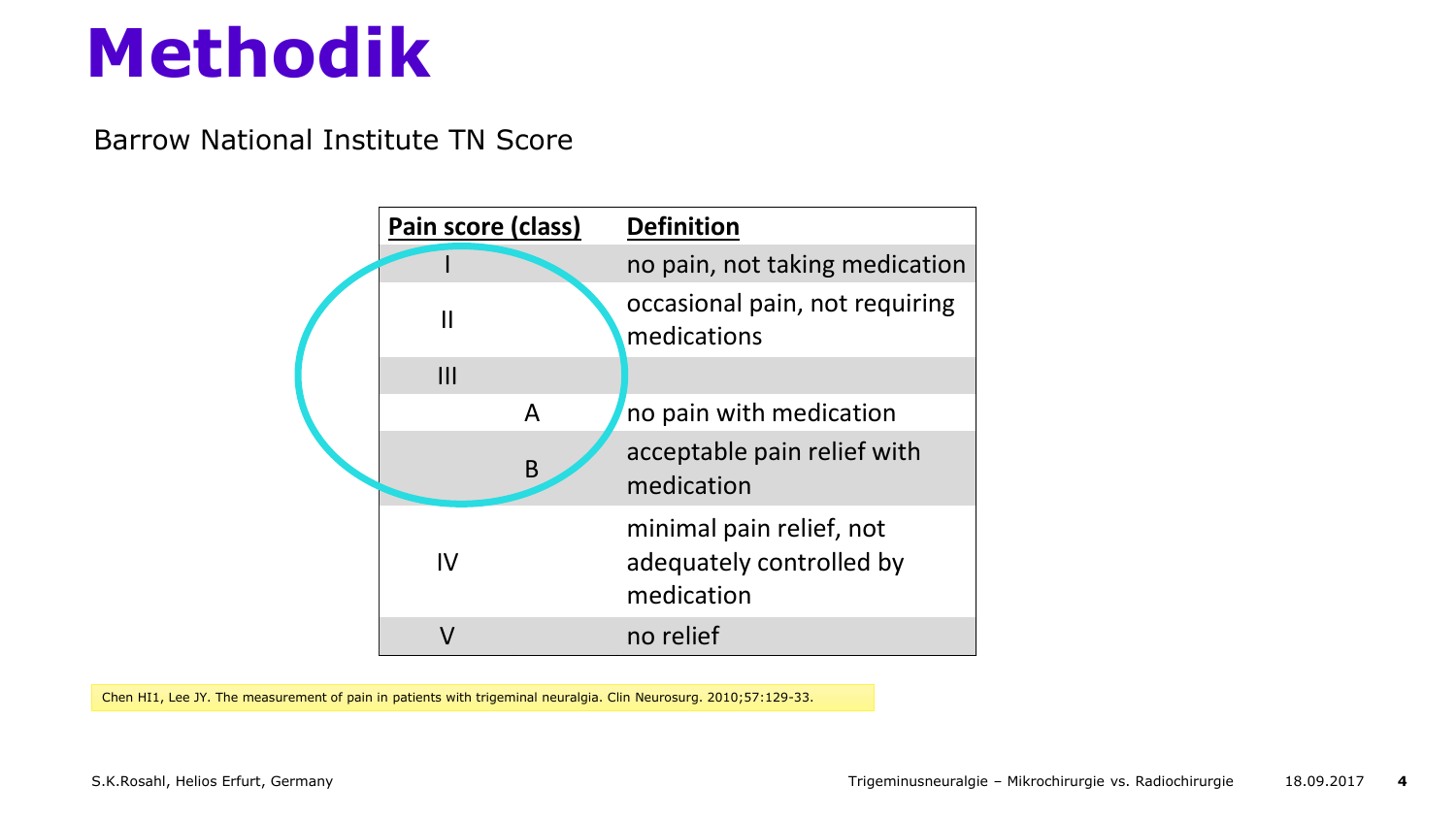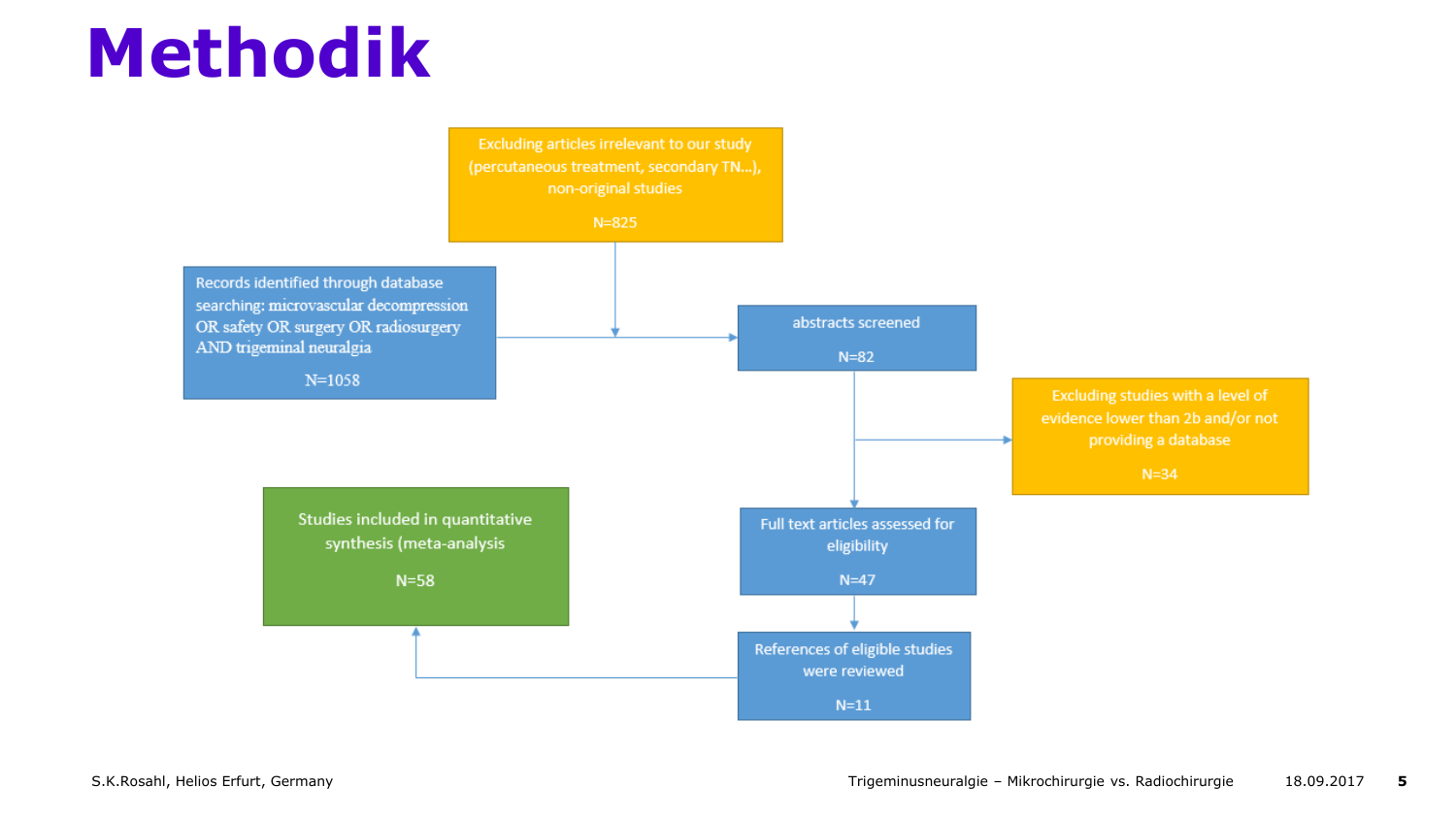$\Box$  2005 bis 2015

randomisierte Studien fehlen -> Klinische Kohorten

Vergleich n-gewichteter Mittelwerte (SAS) zwischen MVD ./. RCH

□ Preferred Reporting Items for Systematic Reviews and Meta-Analyses (PRISMA)

53 Studien (11 prospektiv, 42 retrospektiv [5 vergleichend], 13.805 Patienten)

Moher D, Liberati A, Tetzlaff J, Altman DG; PRISMA Group: Preferred reporting items for systematic reviews and meta-analyses: the PRISMA statement. J Clin Epidemiol. 2009 Oct;62(10):1006-12.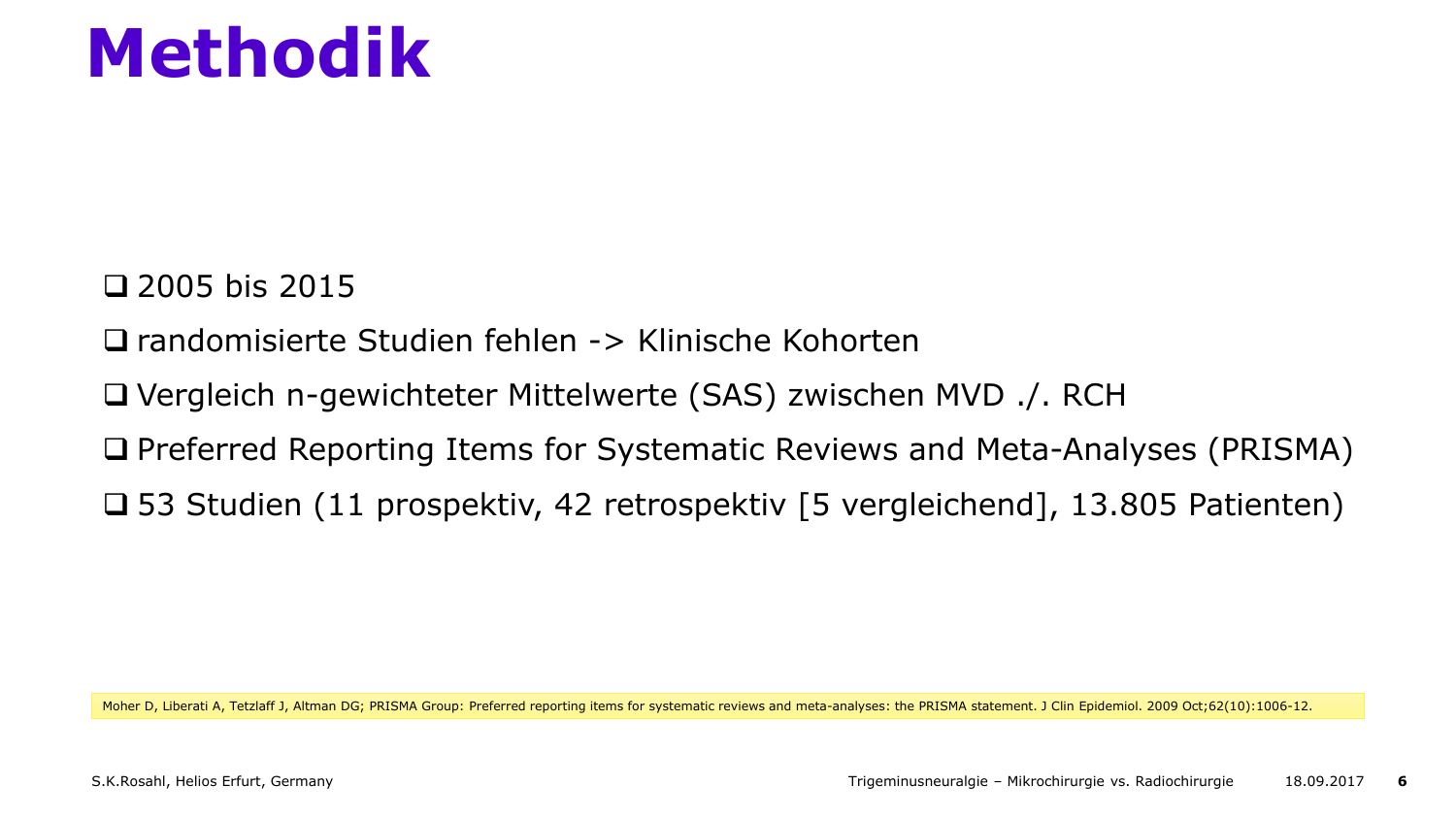Extrahierte Variablen

- □ Studiendesign
- Gesamtzahl Patienten
- □ Nachbeobachtungszeit
- Anzahl der Patienten in jeder BNI Klasse
- Anzahl der Patienten mit Rezidiven
- $\Box$  Zeit bis zum Rezidiv
- Anzahl der Patienten mit Komplikationen

Moher D, Liberati A, Tetzlaff J, Altman DG; PRISMA Group: Preferred reporting items for systematic reviews and meta-analyses: the PRISMA statement. J Clin Epidemiol. 2009 Oct;62(10):1006-12.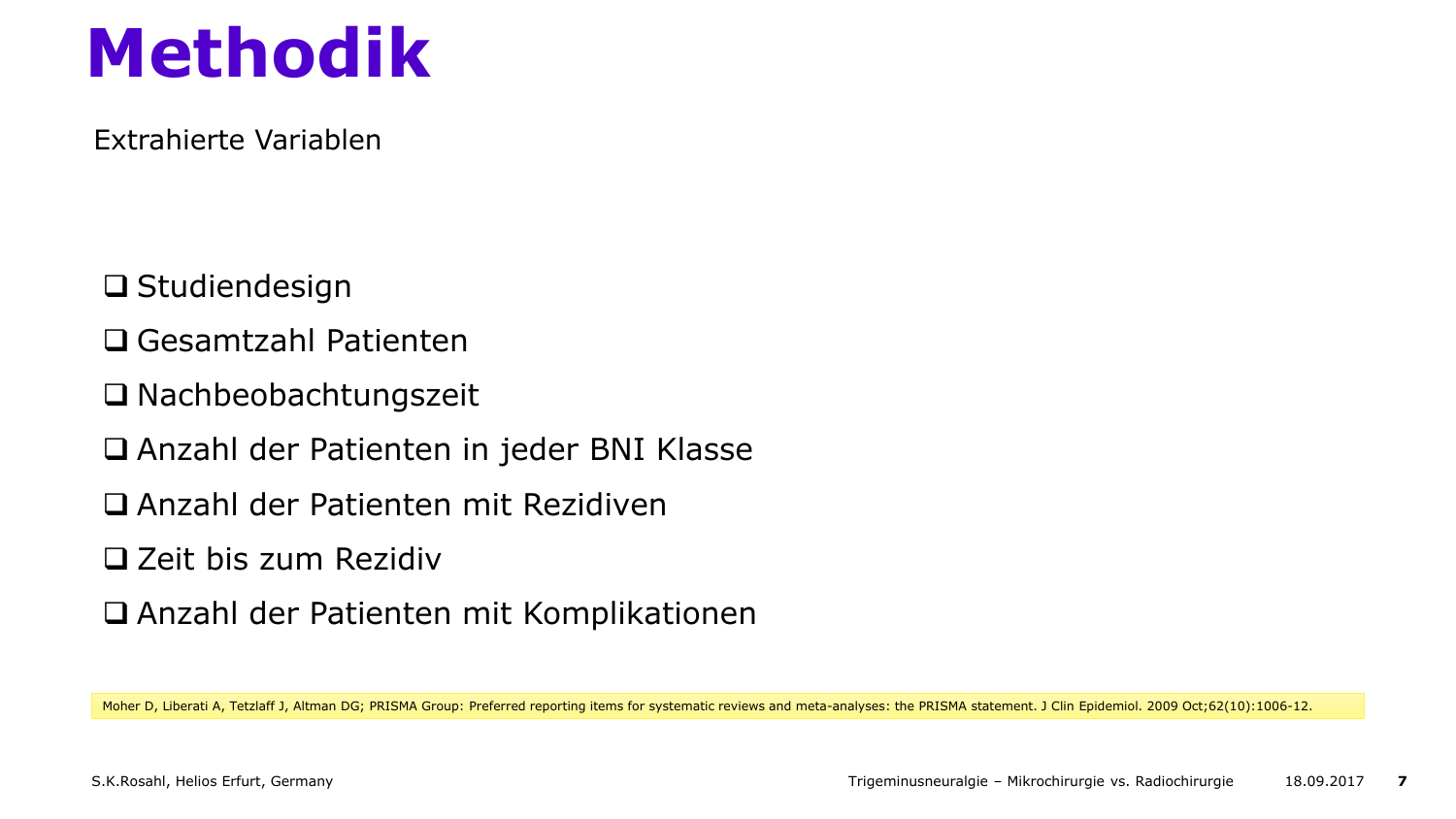### **Allgemeine Statistik**

| Variable                                | Total  | <b>MVD</b> | <b>RS</b> |
|-----------------------------------------|--------|------------|-----------|
| Total number of<br>patients (n)         | 13.805 | 8.265      | 5.540     |
| Gender<br>distribution (%)              |        |            |           |
| male                                    | 44.1%  | 44.3%      | 44.06%    |
| female                                  | 55.9%  | 55.7%      | 55.94%    |
| Mean age at<br>procedure (years)        | 63.74  | 59.83      | 65.29     |
| Mean length of<br>follow up<br>(months) | 44.28  | 57.04      | 39.18     |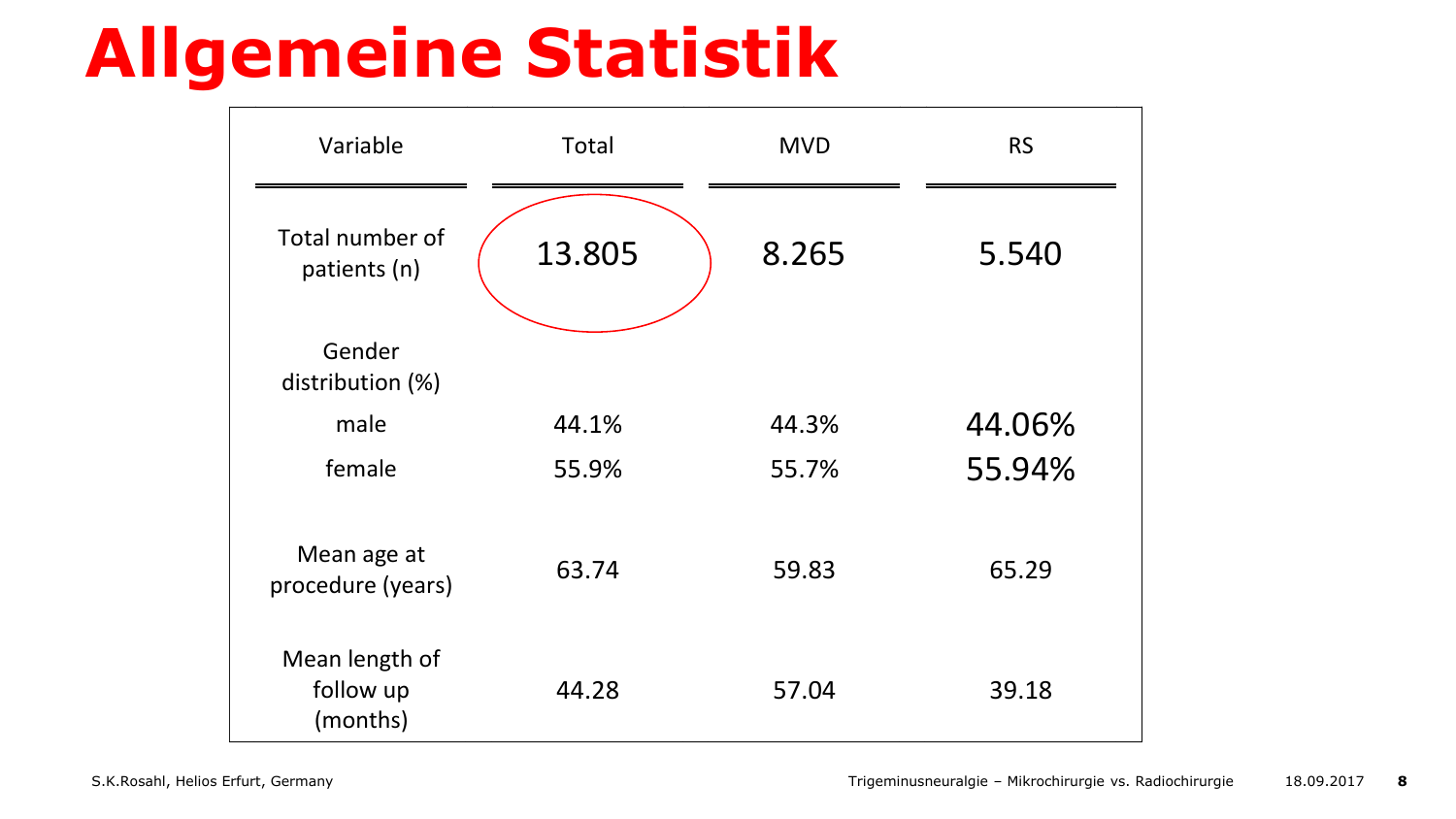**—**

Komplikationen / Nebenwirkungen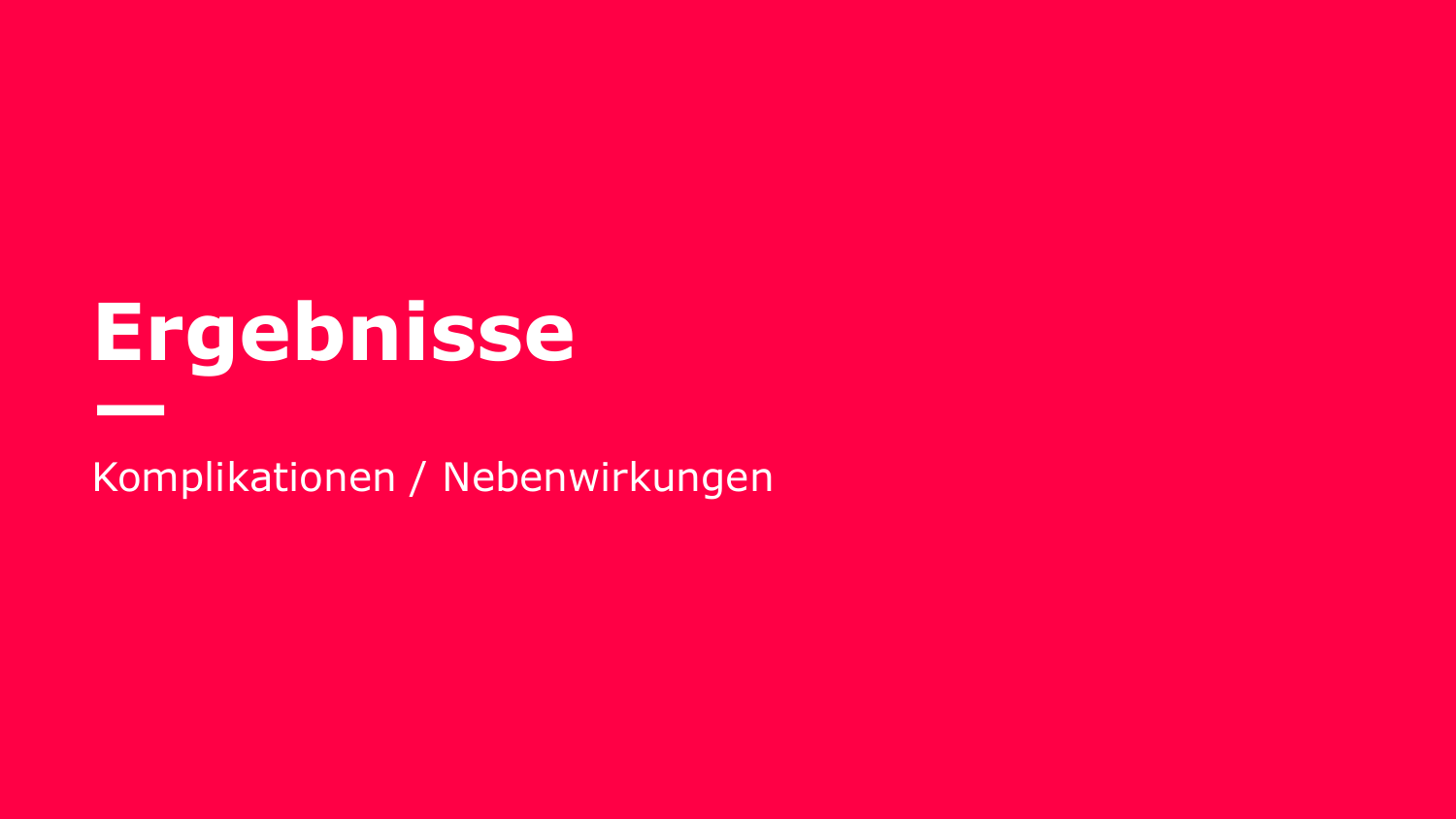#### Vergleich der Inzidenz typischer Komplikationen (CN…Cranial Nerves)

| $\blacksquare$            |            | Total incidence in all studies<br>reporting side effects |        | Microvascular<br>decompression |       | Radiosurgery          |                | 95% CI for mean<br>difference |          |
|---------------------------|------------|----------------------------------------------------------|--------|--------------------------------|-------|-----------------------|----------------|-------------------------------|----------|
| Complication              | <b>MVD</b> | RS                                                       | Mean   | <b>Standard</b><br>deviation   | Mean  | Standard<br>deviation | lower<br>value | upper<br>value                | p value  |
| Vertigo                   | 3.53%      | 1.76%                                                    | 0.046  | 0.128                          | 0.19  | 0.002                 | $-0.146$       | $-0.142$                      | < 0.0001 |
| <b>CN</b><br>neuropathy   | 0.66%      | 3.31%                                                    | 0.018  | 0.011                          | 0.11  | 0.057                 | $-0.106$       | $-0.078$                      | < 0.0001 |
| III                       | 0.45%      | 0.77%                                                    |        |                                |       |                       |                |                               |          |
| IV                        | 0.09%      | 0.00%                                                    |        |                                |       |                       |                |                               |          |
| VII                       | 0.19%      | 0.64%                                                    |        |                                |       |                       |                |                               |          |
| X                         | 0.00%      | 1.91%                                                    |        |                                |       |                       |                |                               |          |
| <b>Hearing loss</b>       | 1.51%      | 0.74%                                                    | 0.0323 | 0.021                          | 0.131 | 0.0647                | $-0.142$       | $-0.055$                      | 0.0005   |
| N.V<br><b>Dysesthesia</b> | 2.30%      | 28.08%                                                   | 0.059  | 0.054                          | 0.187 | 0.146                 | $-0.141$       | $-0.114$                      | < 0.0001 |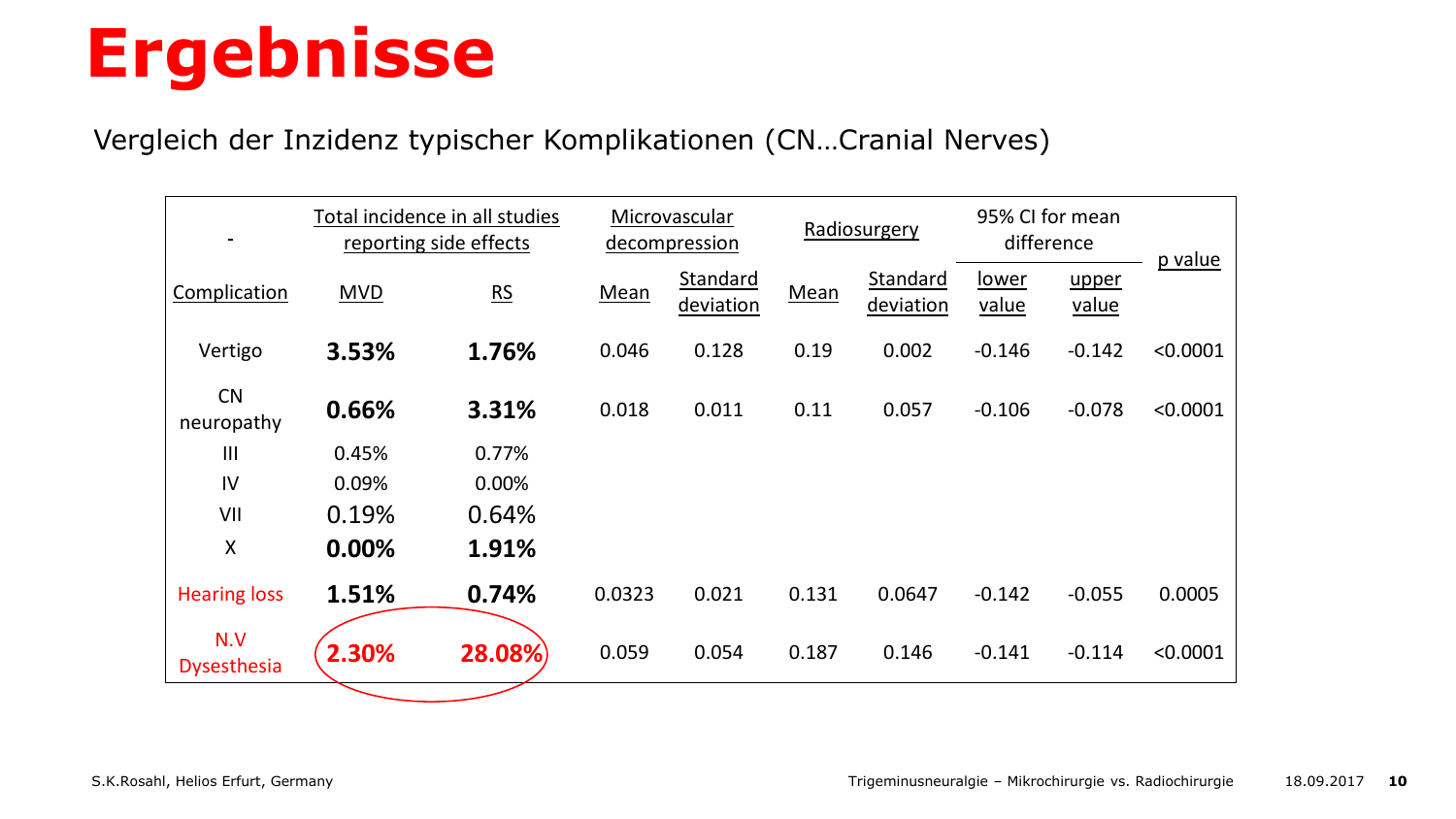#### Komplikationen

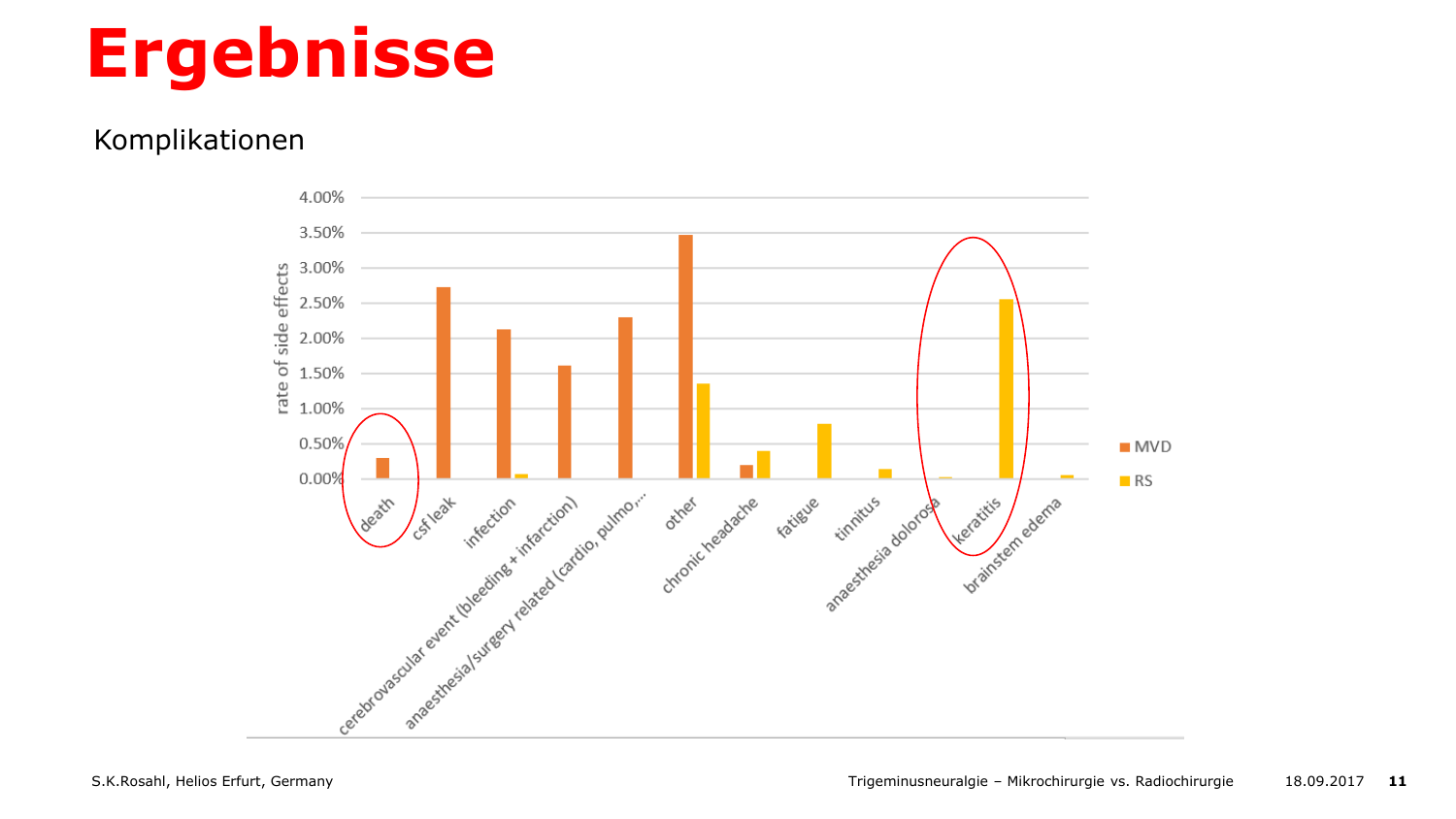Anzahl der Studien, die über die häufigsten Nebenwirkungen berichten (inkl. n)

| complication           | number of studies |                | number of patients |           |
|------------------------|-------------------|----------------|--------------------|-----------|
|                        | <b>MVD</b>        | <b>RS</b>      | <b>MVD</b>         | <b>RS</b> |
| vertigo                | 4                 | 1              | 4135               | 240       |
| cranial<br>nerve palsy | 8                 | 6              | 1341               | 583       |
| hearing<br>loss        | 6                 | $\overline{2}$ | 1681               | 284       |
| dysesthesia            | 11                | 40             | 1626               | 506       |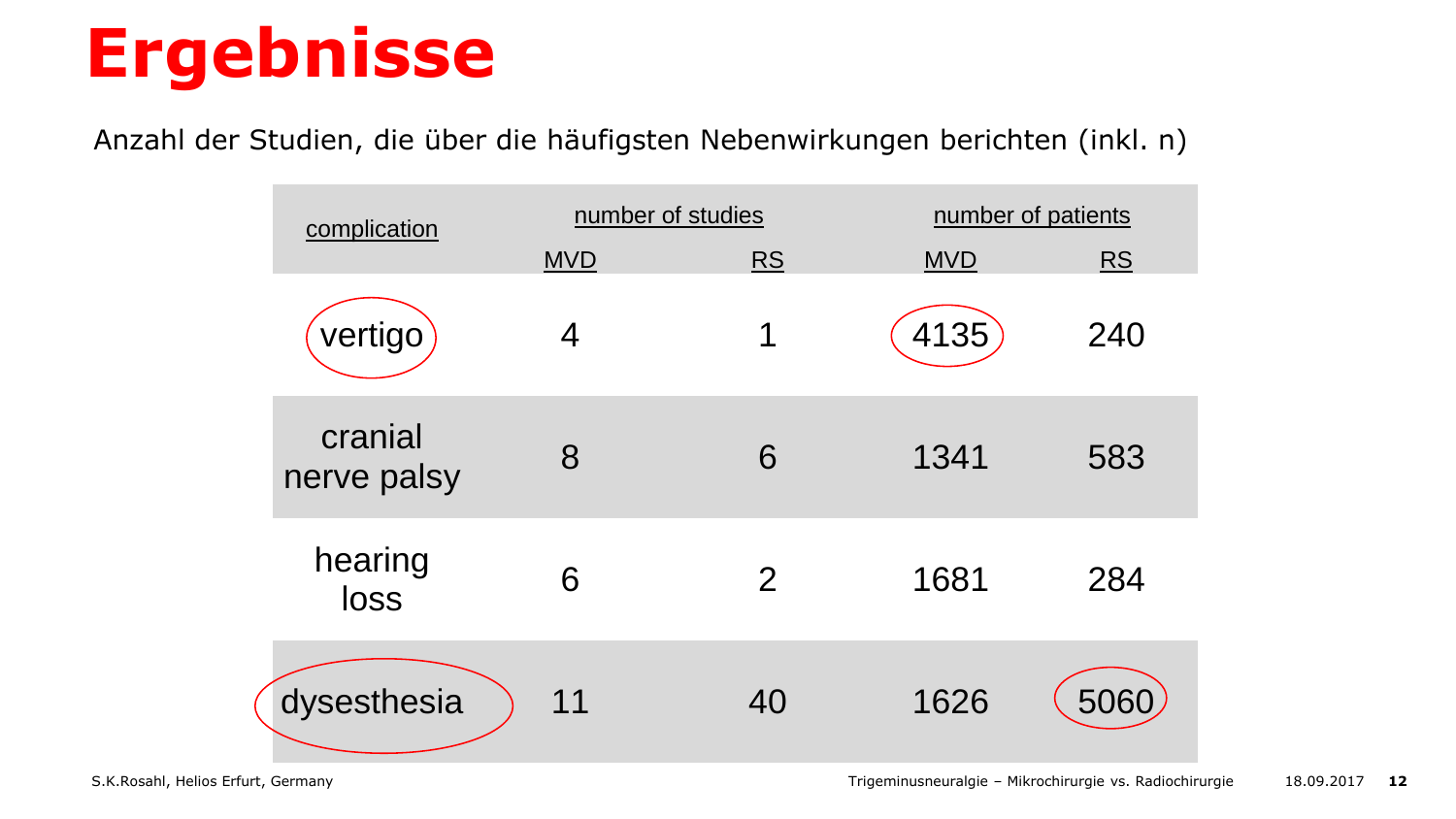#### **Effizienz**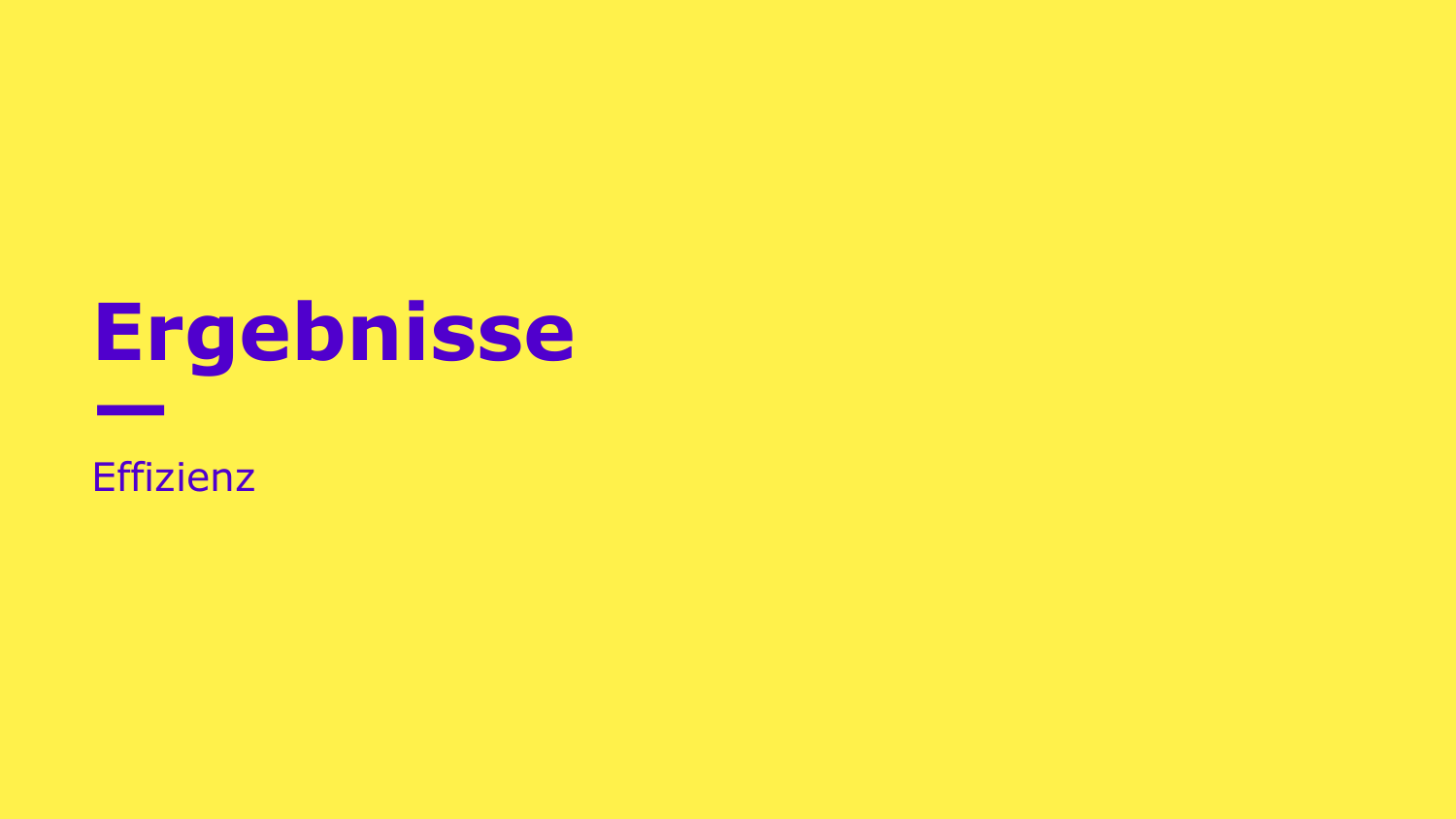Vergleich der Erfolgsraten (BNI I-III) zwischen MVD und RS at different follow up intervals.

| Follow<br>up      | Microvascular<br>decompression |                       | Radiosurgery |                       | 95% CI for mean<br>difference |                | p value  |
|-------------------|--------------------------------|-----------------------|--------------|-----------------------|-------------------------------|----------------|----------|
| interval          | Mean                           | Standard<br>deviation | Mean         | Standard<br>deviation | lower<br>range                | upper<br>range |          |
| Initial           | 0.9685                         | 0.0328                | 0.9054       | 0.065                 | 0.051                         | 0.075          | >0.05    |
| Initial-1<br>year | 0.8719                         | 0.0406                | 0.7576       | 0.1066                | 0.095                         | 0.133          | >0.05    |
| $1 - 2$<br>years  | 0.8358                         | 0.0691                | 0.7357       | 0.1485                | 0.057                         | 0.144          | < 0.0002 |
| $2 - 5$<br>years  | 0.8165                         | 0.0742                | 0.5579       | 0.2066                | 0.237                         | 0.28           | < 0.0098 |
| >5<br>years       | 0.847                          | 0.0531                | 0.5664       | 0.2841                | 0.162                         | 0.399          | < 0.0361 |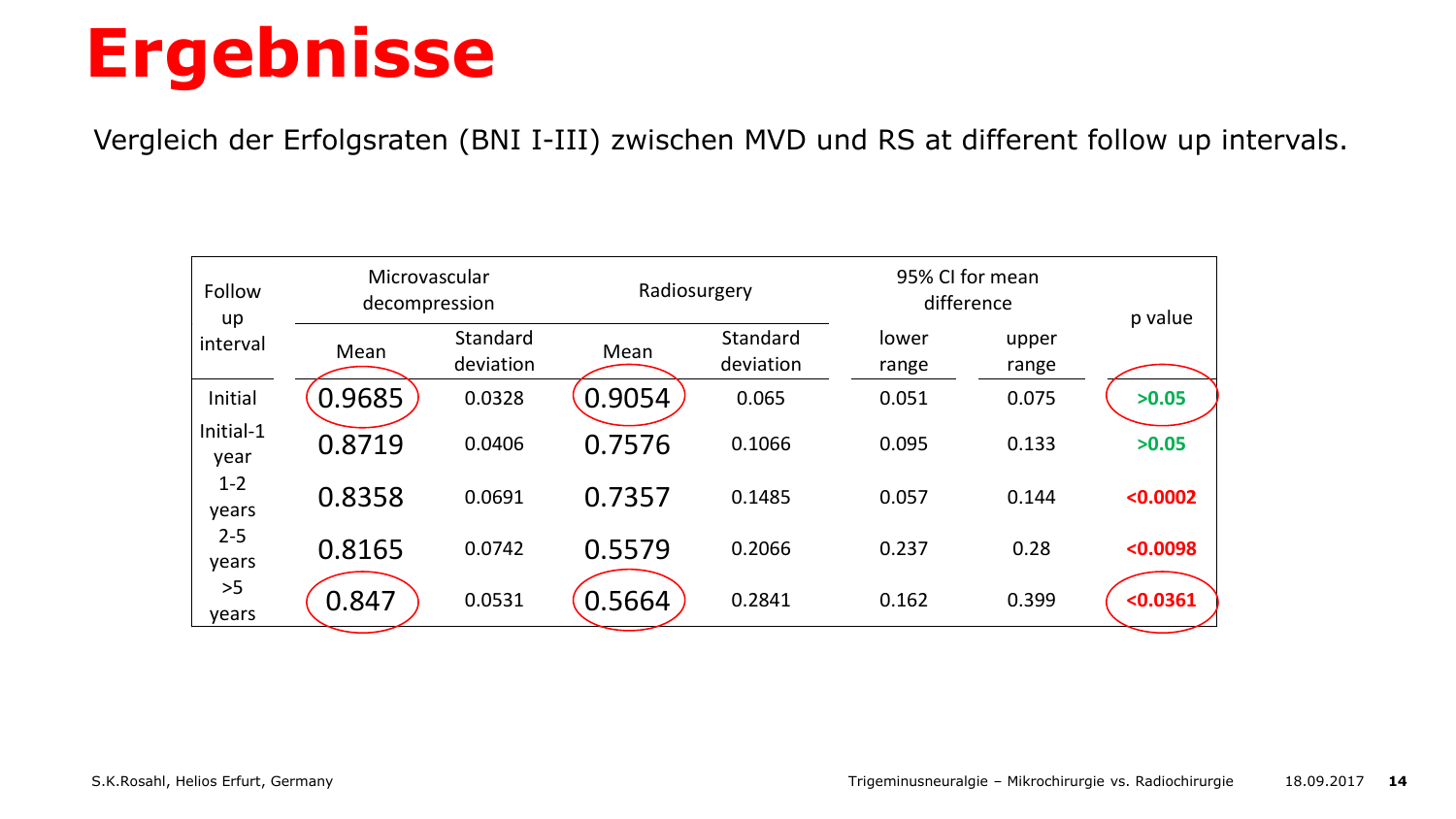#### Rezidivrate



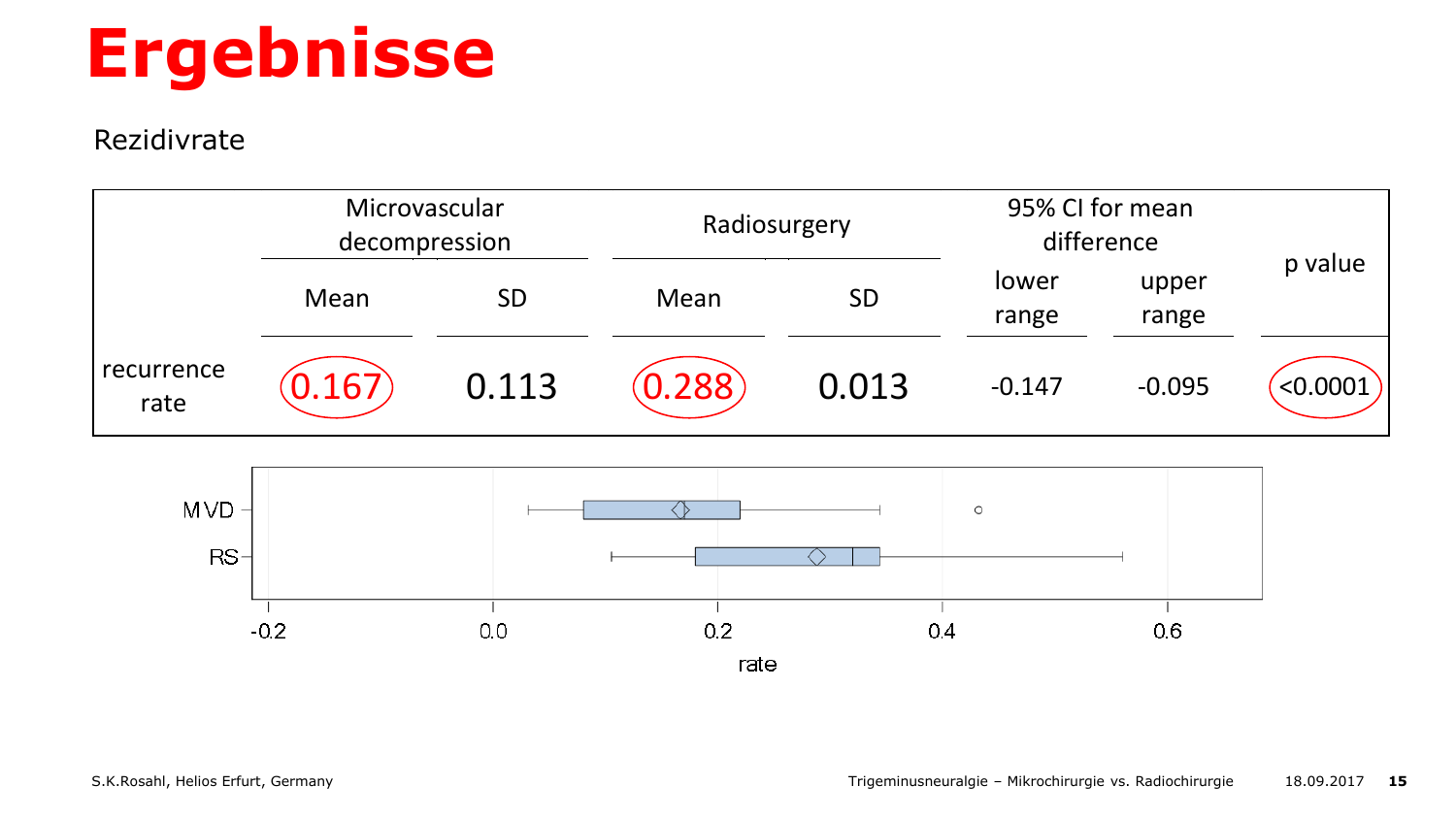BNI II-III zunehmend, BNI I abnehmend (Kabatas et al).

|         | <b>BNII</b> | <b>BNI II-III</b> | good<br>outcome<br><b>BNI I-III</b> |
|---------|-------------|-------------------|-------------------------------------|
| initial | 87.10%      | 1.60%             | 88.70%                              |
| 6.00    | 85.20%      | 9.80%             | 95.00%                              |
| 12.00   | 83%         | 13.60%            | 96.60%                              |
| 24.00   | 77.80%      | 21.40%            | 99.20%                              |
| 60.00   | 72.90%      | 25%               | 97.90%                              |
| 120.00  | 68.30%      | 26.80%            | 95.10%                              |

Kabatas S, Karasu A, Civelek E, Sabanci AP, Hepgul KT, Teng YD. Microvascular decompression as a surgical management for trigeminal neuralgia: long-term follow-up and review of the literature. Neurosurg Rev. 2009 Jan;32(1):87-93

Kabatas S, Albayrak SB, Cansever T, Hepgul KT. Microvascular decompression as a surgical management for trigeminal neuralgia: a critical review of the literature. *Neurol India*. 2009;57(2):134- 138. doi:10.4103/0028-3886.51279.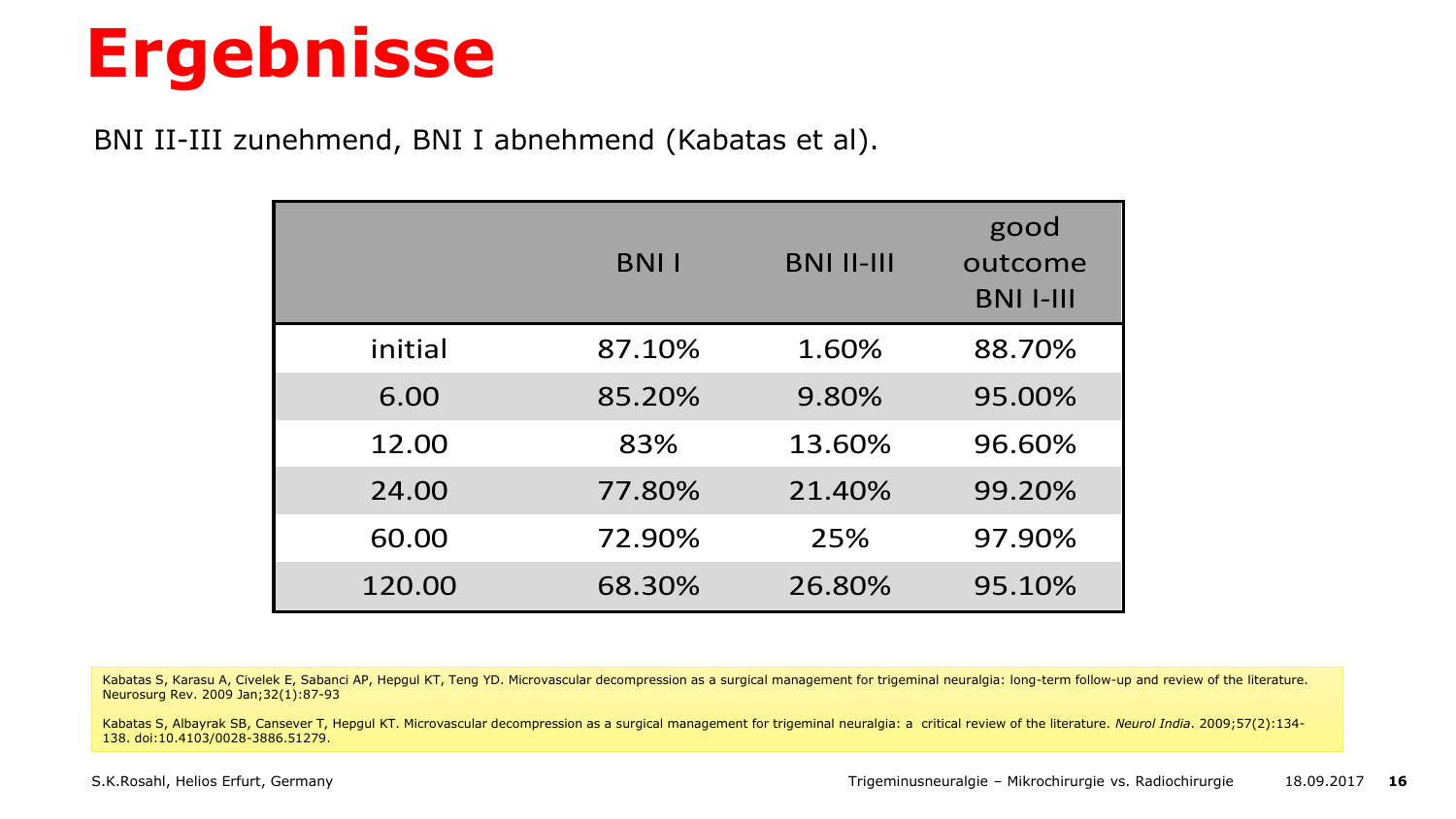# **Schlussfolgerungen —**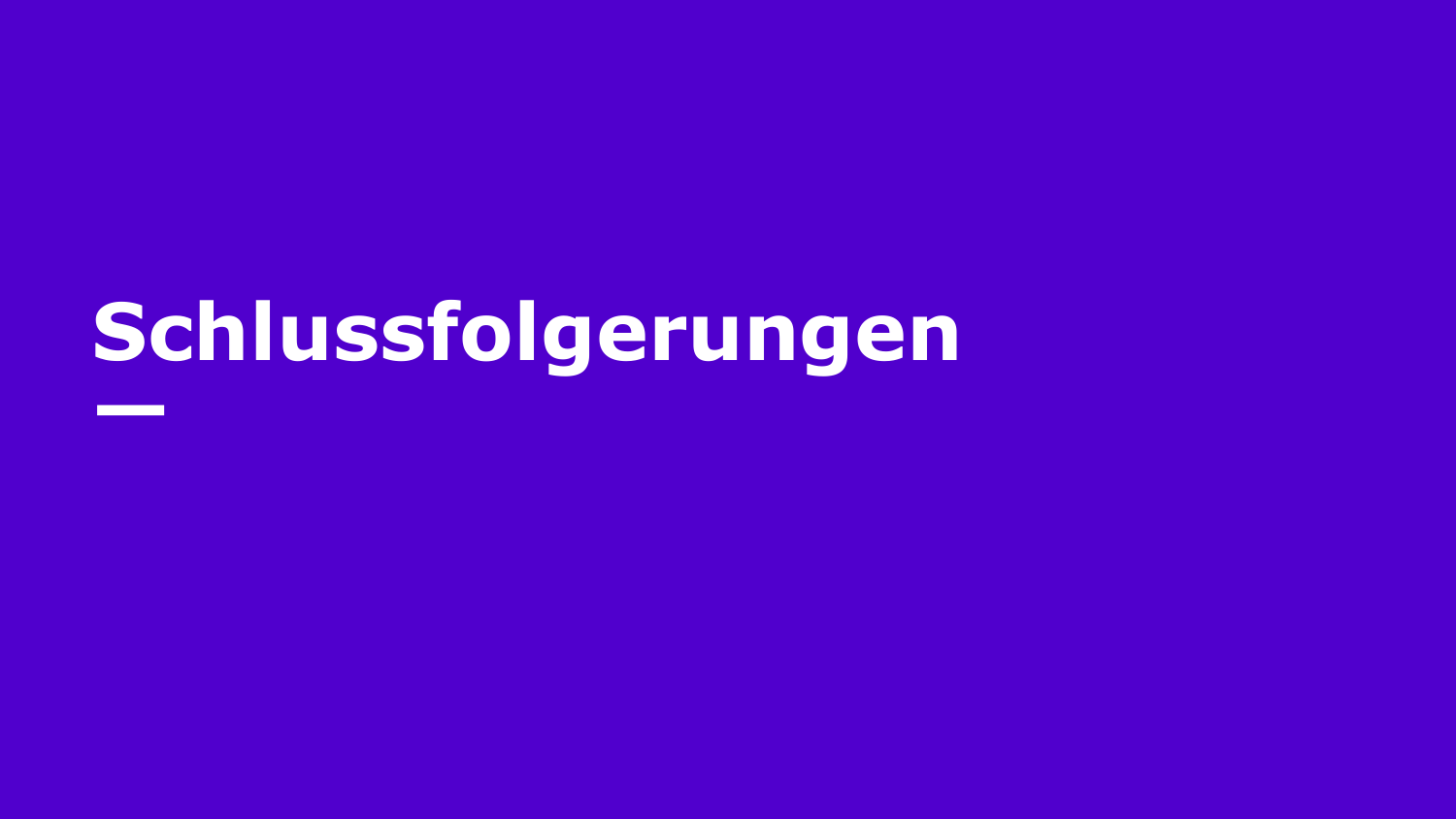# **Schlussfolgerungen**

Langfristig ist durch eine mikrovaskuläre Dekompression bei Trigeminusneuralgie eine bessere Schmerzkontrolle zu erzielen als durch die Radiochirurgie.

Risiken und Nebenwirkungen sollte beider Verfahren sollte man sorgfältig gegeneinander abwägen und vor der Behandlung ehrlich mit dem Patienten besprechen. Die Chirurgie-assoziierten Komplikationen sind nicht zu vernachlässigen, aber auch radiochirurgische Nebenwirkungen wie faziale Dysästhesien und andere Hirnnervenstörungen können die Lebensqualität von Patienten beeiträchtigen.

Die aktuellen Daten favorisieren die MVD als eine Methode der ersten Wahl bei Patienten ohne signifikante Ko-Morbidität.

Die Empfehlung zu einer radiochirurgische Behandlung tritt vor allem für Patienten mit einem erhöhten chirurgischen und anästhesiologischem Risiko in den Vordergrund.

Die vorliegende Analyse repräsentiert den aktuellen Stand der Literatur. Sie zeigt aber auch die Notwendigkeit verbesserter Studienprotokolle, wenn der Evidenzgrad der Empfehlungen verbessert werden soll.

Gubian A, Rosahl SK. Meta-Analysis on Safety and Efficacy of Microsurgical and Radiosurgical Treatment of Trigeminal Neuralgia. *World Neurosurg.* Jul 2017;103:757-767.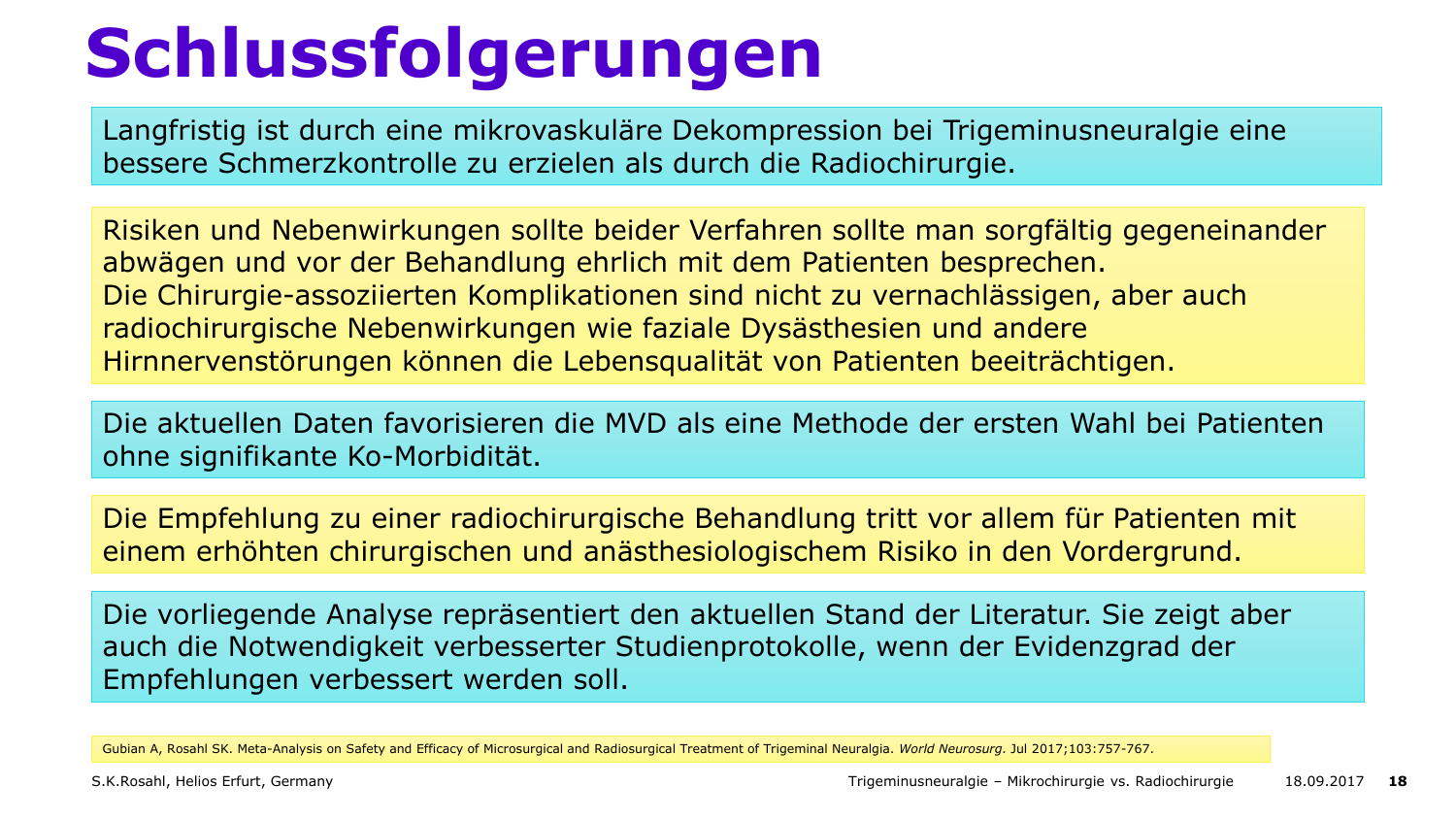# **Vielen Dank für Ihre Aufmerksamkeit**

25. Jahrestagung der Gesellschaft für Schädelbasischirurgie (GSB) Heidelberg, 28.-29.09.2017

### **W** Helios

**—**